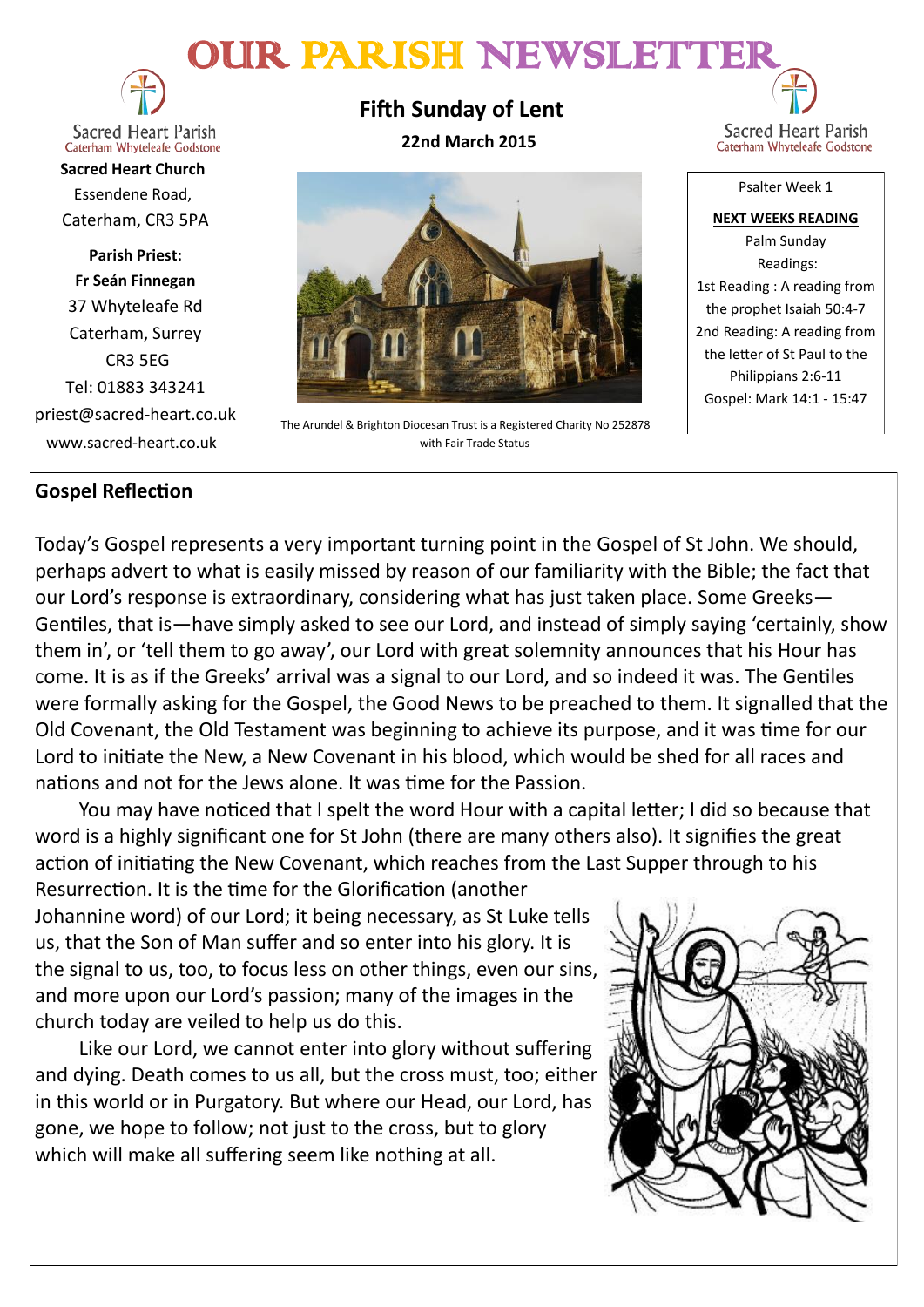#### **APF Red Boxes**



Would all promoters please collect the contents of the red boxes from their members and either leave it in the

presbytery clearly marked with your name and a phone number or hand it to me by 29 March. Would any one in the parish who has a red box but does not have a promoter to collect their money please contact me. Moyra Brohier 342928, Local Secretary, APF Red Boxes.

#### **Italian Students visit**

I am looking for homes for Italian Students, aged 11-14, in Caterham, based at the Sacred Heart Church (6-29 July) and Old Coulsdon (2-25 July). We give £17.25 per student per day. If you are interested, I would love to hear from you. Thank you. Rosslyn Hill 01883 381082.



## There will be **Stations of the Cross**

weekly at 6.30pm on Fridays led by Fr Seán and on Tuesdays at 10:30am led by the the Rosary Group.



## **Palm Sunday Parish Retreat**

Today is the LAST CHANCE to sign up for the Retreat. It's not far!- just come along to the Centenary Hall after the 10.45 Mass NEXT Sunday

(29th)! If you haven't managed to do much for Lent this year – it's a good way of making up for lost time – otherwise it's a very good way to end Lent (enjoyable, too! – but don't tell anyone that!) A quiet day of meditation and prayer starting after the 10.45 Palm Sunday Mass (about 12.00), we stop for a shared lunch, and finish at about 4.15. If you haven't tried it before – now's your chance!

## **Children's Activity Day**

Give yourself a Sunday off! Sign your children in TODAY for the Children's Activity Day next Sunday (29<sup>th</sup>), and come

along to a quiet, meditative day for yourself! Your children will love it – a tour guide for the way to Emmaus, puppets, wreathes, and more! Give them a lunch to share, and forget them till 4.15 – when we all meet up again for the end! Bliss!



#### Appeal from The John Fisher School

One of our 13 year old students, Cori, received treatment at the Royal Marsden last year. He subsequently became ill again and is currently undergoing intensive treatment at St George's Hospital, following which he will need a bone marrow transplant. As well as keeping Cori in your prayers,

please consider applying to join the NHS or Anthony Nolan Trust donor registers. Details can be found at [http://](http://www.nhsbt.nhs.uk/bonemarrow/)

www.nhsbt.nhs.uk/bonemarrow/ o[rhttp://](http://www.anthonynolan.org/)

[www.anthonynolan.org/](http://www.anthonynolan.org/) If you are not a suitable donor, there are many other ways you can support this life saving work.

Tuesday 24th March The Rosary Group will recite "The Everyone's Way Of The Cross" with Hymns and Organ accompaniment

#### **For our Syro-Malabar parishioners;**

These are the forthcoming celebrations locally, all at St Joseph's Church, Redhill. Sunday 29th March (Palm Sunday) Qurbana (Mass) in Malayalam at 2pm. Friday 3rd April (Good Friday) Stations of the Cross in Malayalam 9am. Saturday 29th June Qurbana at 2pm. We are wondering whether there may be interest to have Qurbana celebrated here in Caterham. Please speak to Fr Seán or to Bijo Thomas.

........................ **Health & Safety**

Ш A couple of small points ..... Ш Ш Just a polite reminder that if children need to "stretch Ш Ш Ш their legs" during mass can carers please take them into Ш Ш the porch. Ш Ш Ш Also please can we kindly request that you pick up any Ш Ш litter and take it with you when you leave church. Ш Ш

Thank you 



Ш

**Youth Club** 

Friday 27th March 7pm-8.30pm, Centenary Hall

Ш

Ш

The next Youth Club meeting is an animal handling session run by Darwin's Kingdom. Open to all children in school years 3-6, admission £2.

Tickets will also be on sale that night, priced £3.50, for our next session - a visit to the Splash Disco at Tandridge Leisure Centre, Oxted, on Friday 1st May. We can only take 30 children so tickets will be sold on a first come first served basis. Contact [youthclubsacredheart@gmail.com](mailto:youthclubsacredheart@gmail.com) for further details

#### **Offertory Collection**

Sincere thanks for your generosity last weekend: Offertory: £800.44 (Gift Aid £388.21) The Camboni Mission: £230.56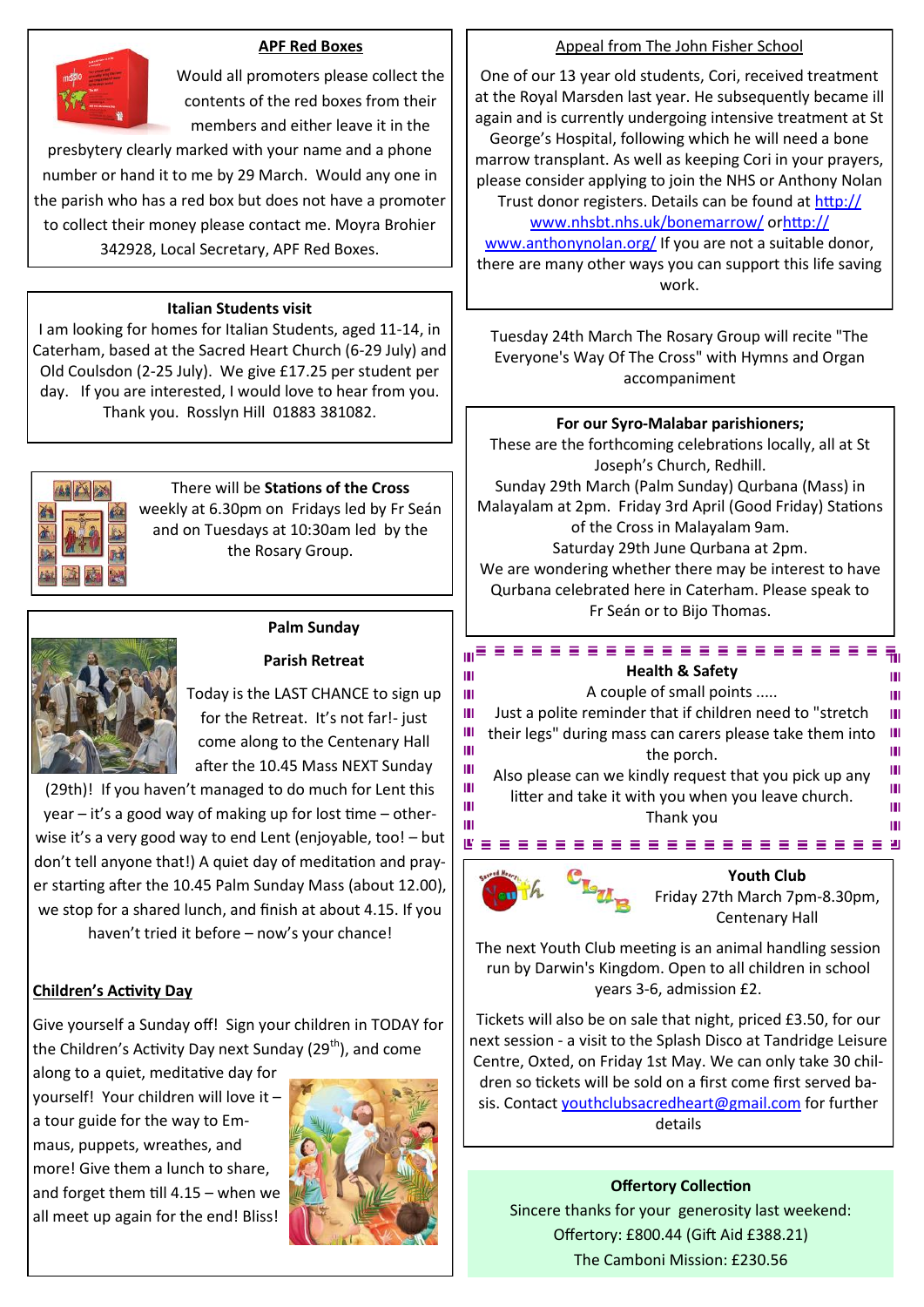# **WHAT'S ON IN THE PARISH THIS WEEK**

|           | Sun 22nd: CHILDREN'S liturgy at 9am & 10:45am |  |
|-----------|-----------------------------------------------|--|
|           | Coffee after 9am & 10:45am Mass               |  |
|           | 9am Leaven Group meeting after 9am            |  |
| Mon:      | After Mass Teas & Coffee (Old Hall)           |  |
| Tues:     | 9:15am -11:15am Toddler Group (Old Hall)      |  |
|           | 10:30am Stations of the Cross                 |  |
| Fri:      | 6:30pm Stations of the Cross (Church)         |  |
| Sun 29th: | CHILDREN'S liturgy at 9am & 10:45am           |  |
|           | Coffee after 10:45am Mass                     |  |

#### **Men's choir**



Calling out for men to come forward for the choir on good Friday please. We're down on numbers as a lot of the regulars are on holiday so help is required. Please contact Mike on 07939 528314.



**Second Collection** Next week we will have a second collection for the Church flowers. This is eligible for Parish Gift Aid, please use your Parish envelopes



**Diocesan 50th Jubilee Celebrations at The Amex Stadium, Brighton 5th July.**

This will be a day of activities for everyone. Each parish will be represented. If you and your friends and family would like to join in please add your name to list in the porch. There will be 4 coaches costing £10 pp or £20 for a family. Children are free.

#### **Holy Week Services.**

Ministers of Communion and Readers if you can help at the Holy week services please indicate which of the services you will be attending. There are sign up sheets in the porch.

#### **Parish shop**

*Lent extra. £1*, *Children's Lent Activity sheet 50p*, *Games for lent*, *Daily Lent reading, Stations of the Cross & Easter Cards*. *These and many more items are available in the Parish Shop.*



**Your Prayers are requested for the following persons who are ill or housebound.** 

Pat Knight; Kathleen & John Saunders; Helen Keogh; Daisy Hill; Christopher Browne; Kit Monk; Krista Thompson; Jane Hill; Rosemary Whale; Pam Weaver; Jimmy & Bridie Mullen; Bernie Horrocks; Margaret Robertson; Heather Tordimah; Jenny Rower; Elizabeth Daley; Eileen Lattimore; Bryan Smith; Rose Knight; Oliver Farrell; Richard Richardson; Seeta Pillay; Christopher Miles; Pat McCoy; Olive Wood; John Dunlop, Elise O'Connor, Malcolm Bowen, John Gilford, Chris Norman, Bridget Crook & Baby Tabitha Harrison



#### **Calling all children of the Parish**

Don't forget to make an Easter Garden to bring into Church on Easter Sunday. An Easter Garden usually includes Jesus' tomb

and the three crosses but you can add the garden of Gethsemane, an angel, people, grow real grass and flowers in it! They can be made in seed trays, lined cardboard boxes, wide flower pots – it's completely up to you as long as the container is no bigger than A3 size (but can be smaller). All entrants will receive a small chocolate egg.



St. Francis' Catholic Primary School Whyteleafe Road, Caterham CR3 5ED Telephone: 01883-342005 Email: office@stfrancis.surrey.sch.uk Website: [www.stfrancis.surrey.sch.uk](http://www.stfrancis.surrey.sch.uk/)

**LEARNING SUPPORT ASSISTANTS 20 hours per week Mon-Fri Salary S3 £15,156-17,145 pro rata**

**Mornings, term time only including lunchtime supervision (1 Year Fixed Term Contracts) Learning Support Assistants required to work under the direction of the class teacher.** 

**Excellent literacy and numeracy skills are essential**. **Graduate applications welcome. Please email the school office to obtain an application pack. Closing date: 12 noon on 15th April 2015** *St Francis' Catholic Primary School is committed to safeguarding and promoting the welfare of children. Such posts will require an Enhanced DBS and Barred List check and references will be taken up prior to interview.* 

## **FIRST HOLY COMMUNION**

**Dates for your Diary:** Sat 21/03/15: 2pm - Tour of the Church **Next Children's' Session:** 19/04/15 chps 10-12

If you have any queries, please contact **Anne Marie Young** either via email on fhc.sacredheart@gmail.com